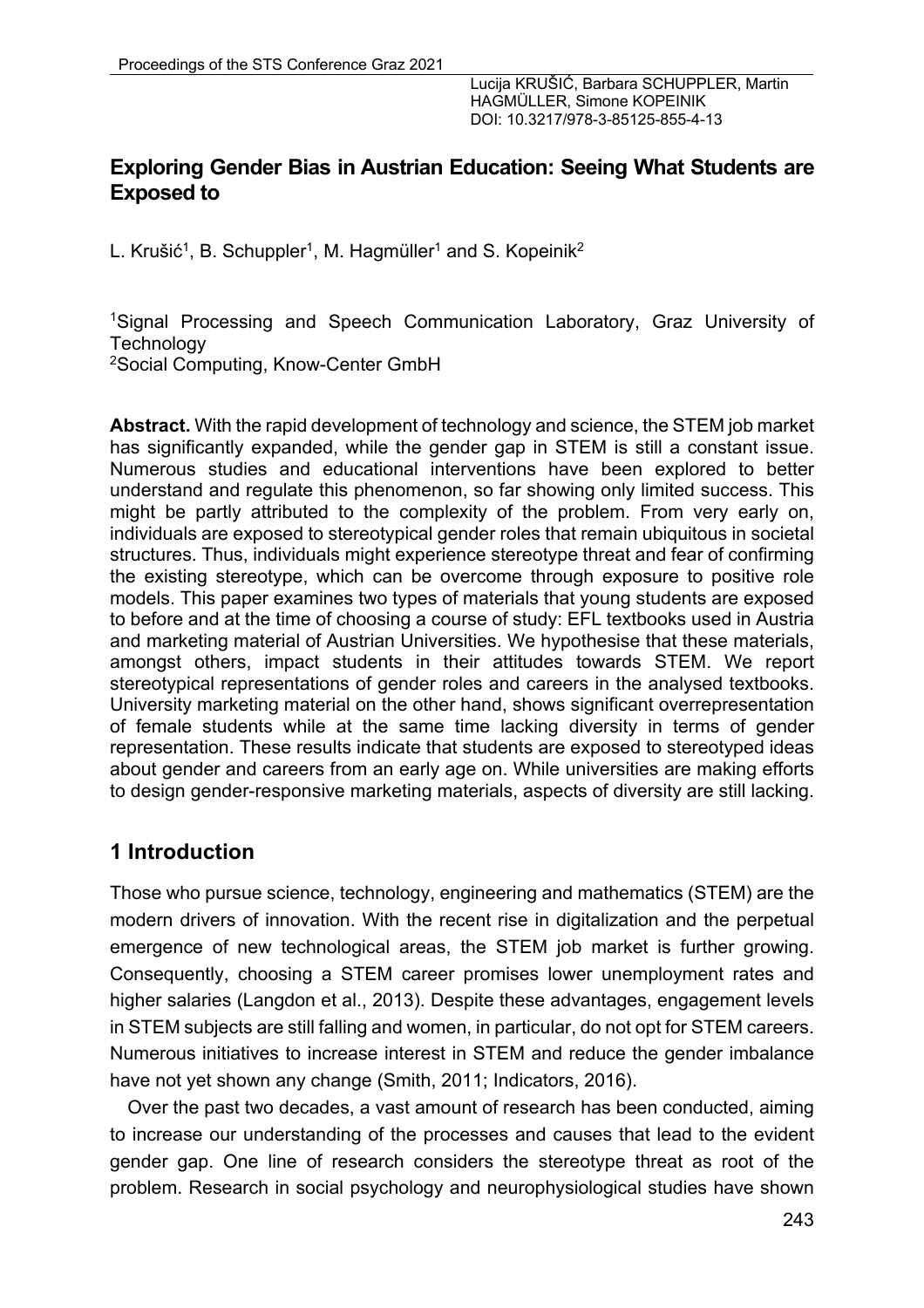that stereotype threat may become a considerable factor influencing interest and performance of learners in negatively stereotyped domains. Stereotype threat describes the phenomenon that people who belong to a negatively stereotyped group (e.g., young women in the field of STEM) show poorer performance and less interest in the subject than other equally qualified people (e.g., young men). This is often explained by the fear to confirm the stereotype which impacts an individual's working memory capacity (Beilock et al., 2007; Steele, Spencer and Aronson, 2002). Although stereotypes affect all kinds of people within various domains, research particularly emphasises on women and other minorities (Régner, 2014). Cheryan et al. (2011) who investigated the influence of stereotyping through role models report that already one role model can significantly influence a person's beliefs in respect to their success in a field. While studies have shown little impact of teacher's genders on their students' STEM grades and attitudes (e.g., Carrington, Tymms and Merell, 2008; Ehrenberg, Goldhaber, and Brewer, 1995), female researchers for instance could embody such role models (Bettinger and Long, 2005). The reflective identification with a STEM role model (e.g., introduced by reading biographies) even leads to a higher degree of identification, sense of belonging and an increased intention to pursue STEM subjects (Van Camp, Gilbert and Brien, 2019).

However, the perception of dissimilarity to stereotypical role models (e.g., nerds in engineering) can cause women to reinforce their doubts regarding their abilities in a specific field (Cheryan et al., 2011). Following this argument, the efficacy of a role model is based on the perceived similarity to its observer. Interestingly, females rate their own computer science relevant abilities lower than males, and the prototypical computer scientist's ability higher than men do. Also, women perceive themselves less like the prototypical computer scientist or an engineer than men do. This needs to be taken into account, as it correlates with lower interest in pursuing computer science courses and careers (Ehrlinger et al., 2018). Moreover, the lack of role models with whom marginalized group identify with, leads to students being discouraged from participating in STEM (Simpson et al., 2020).

The perception of similarity to an individual may depend on a wide set of characteristics that essentially exceed gender and underlines the need for diversity. These characteristics include physical appearance, role behaviours, personality traits and occupations and form a multidimensional structure of a gender stereotype (Sainz et al., 2019). The subject of multidimensional representations of gender is fairly new to STEM research. However, it is known that young women long for diversity-sensitive didactic materials and a manifestation of STEM women in educational and public communication (Gaisch and Rammer, 2018). A positive perception of scientists and science classes leads to higher performance in these classes and impacts the students' preparation for their future careers. Textbooks for instance can provide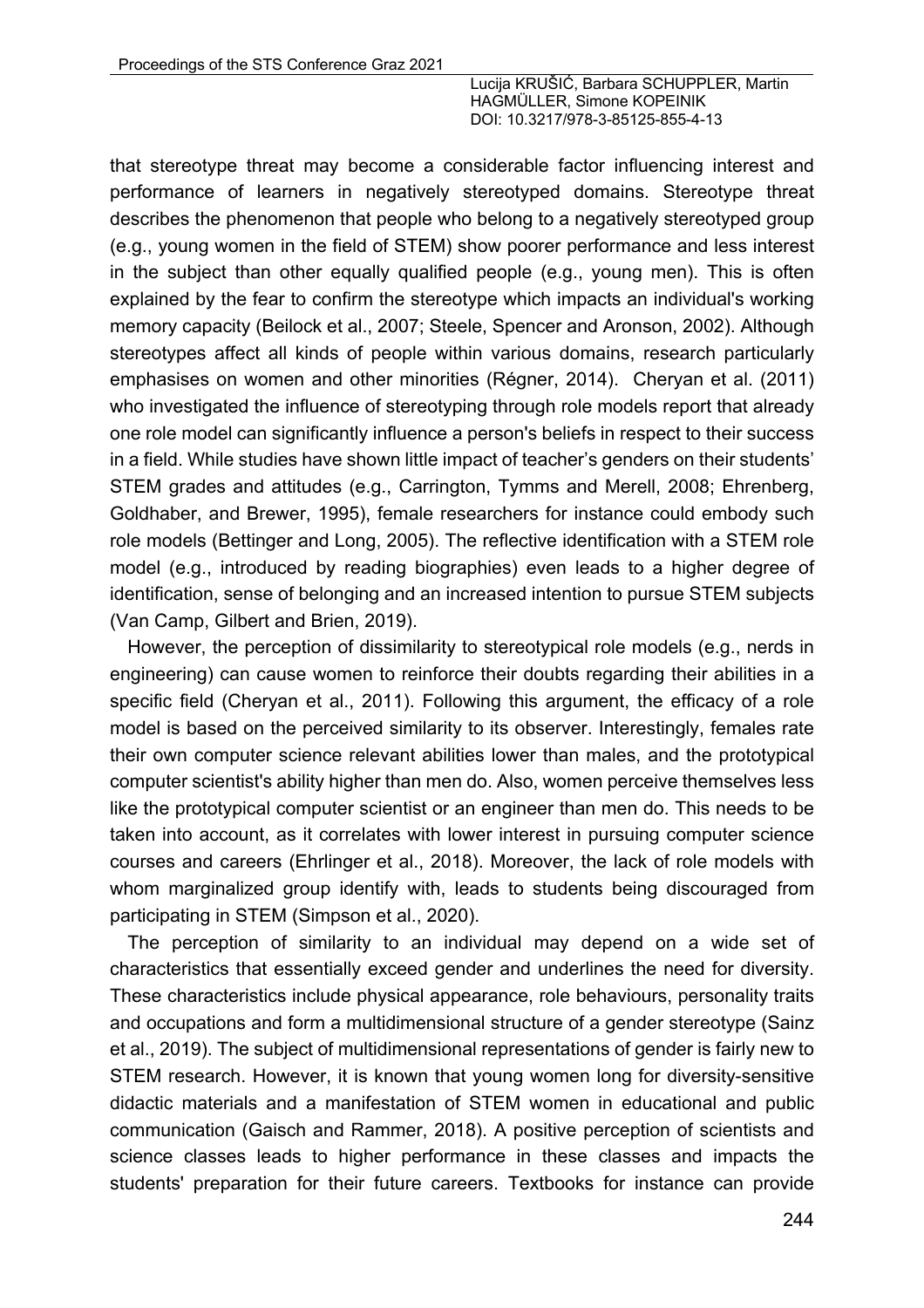relatable examples of scientists that increase students' science identity and performance. An additional benefit is expected from an adaptation of educational materials and curricula towards a more diverse illustration of STEM characters in respect to gender, sexuality and disabilities (Simpson et al., 2020).

With this work we aim to contribute towards a better understanding of what gender roles students are exposed to on a daily basis in two different contexts, i.e., language education and college admission, as this impacts their perception of STEM subjects and subsequently their career choices.

#### **1.1 Gender Imbalance in Educational Resources**

Gender-biased representation in textbooks has become of broader interest in research as gender-based and stereotypical representations can have a lasting effect on learners' success beliefs, values and attitudes (e.g., McKown and Weinstein, 2003; Söğüt, 2018). Sunderland et al. (2000) describes three main forms in which women are commonly biased against in textbook representation - exclusion (underrepresentation), subordination and distortion (men represented in a greater range and more powerful occupations) and degradation (women being stereotypically emotional).

One type of textbooks that has received a lot of attention in gender studies are coursebooks for language learning, as they typically deal with persons in every-day life situations. Ebadi and Shahbazian (2015), for instance, analysed gender bias in English as a foreign language (EFL) coursebooks. The authors examined two coursebooks with respect to occupational roles, sports and household duties (i.e., "Right Path to English" and "Basic 2"). While in "Basic 2" female and male characters had a similar variety of occupations, in "Right Path to English" the distribution of male and female characters with regards to occupational roles were found to be unbalanced and stereotypical: male characters hold the majority of occupations and are shown as doctors, bus drivers, farmers. Women are shown with stereotypical occupations such as teachers and mothers. Furthermore, all the sports mentioned were associated with male characters (playing football, swimming, running, etc.) while none were attributed to female characters. Household duties were solely attributed to female characters (washing dishes, cooking, cleaning, helping mother in the kitchen). Similarly, Sögüt (2018) found a smaller variety of occupations associated with female than male characters, in EFL coursebooks used in the Turkish educational context. From 102 occupations represented, women were performing 32, while men were found to perform 70. The adjectives commonly attributed to women were such as "unhappy, stressed, bored, interested, inexperienced, bossy, kind, thin, rude, alone, optimistic" while the adjectives attributed to men were such as "faithful, excellent, talented, successful, the wisest, the angriest, brilliant". Women were associated more often than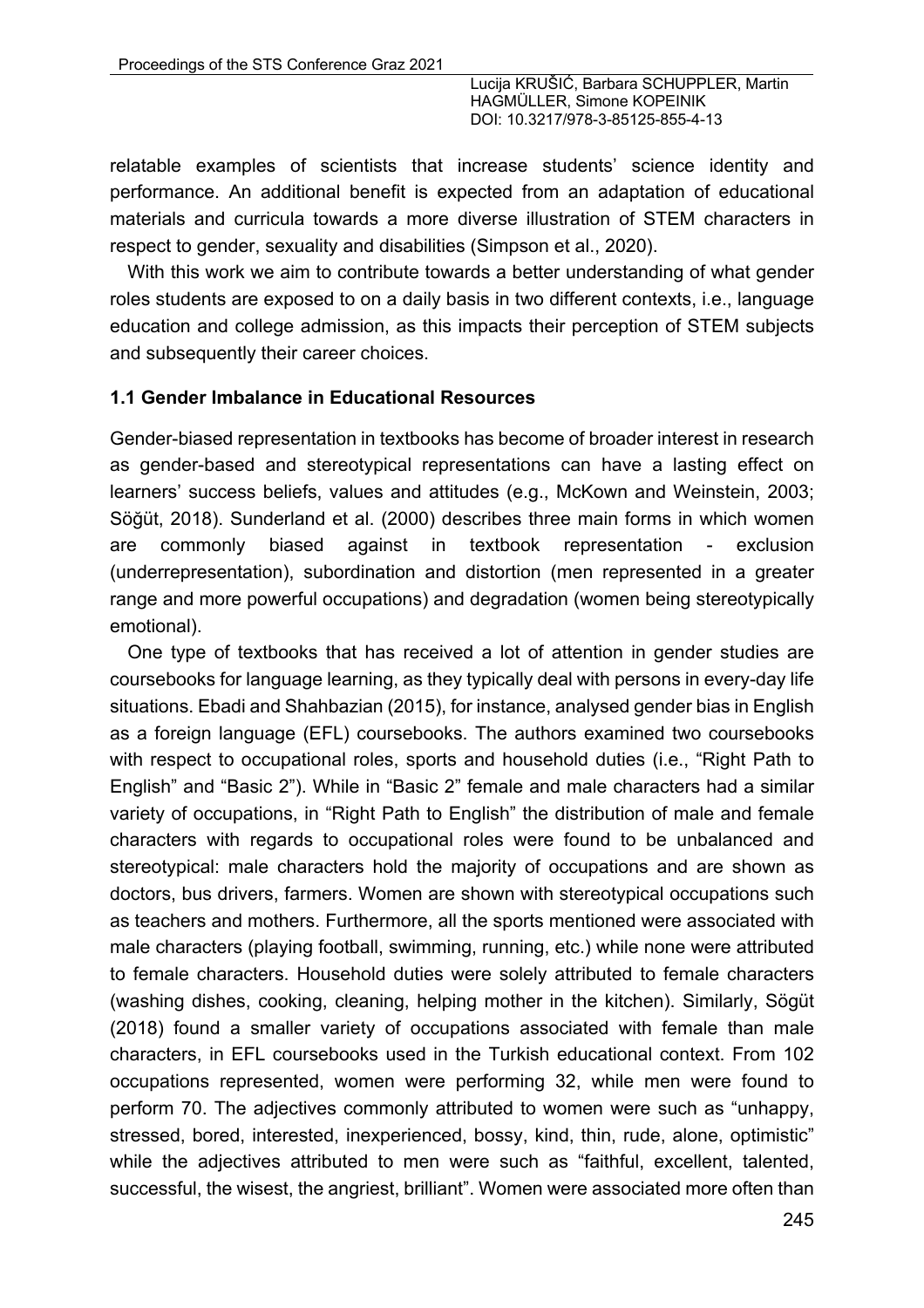men with traditional, indoor jobs, such as teacher, nurse, dancer, waitress, while men were related to outdoor and high prestigious jobs, such as professor, researcher, astronomer, director, etc. Goyal and Rose (2020) compared two editions of an English business textbook in order to establish whether the gender portrayal improved with the more recent edition. In contrast to other works that focus on images and text only, also audio files were investigated. The speech was analysed according to talk time with an additional focus on firstness in explicit social interaction. Results point to an improvement in the representation and equality of gendered characters, however, the gender imbalance is still greatly present in many of the analysed aspects, such as the total representation, professional roles, senior titles, authentic news articles, number of speakers in the audio tracks as well as the number of single gender tracks.

Specifically focusing on STEM, Kerkhoven et al. (2016) studied gender bias in the visual content of online science education resources for primary school children, extracted from the websites of Scientix and OERcommons. Their analysis showed that among 3191 characters depicted in the resources, 33.7% were boys, 29.9% girls, 22.7% men and 13.7% women. Furthermore, the authors found that significantly more male characters (75%) were depicted having a science profession, while more females were depicted as teachers (63.9%). When it comes to activities, more men than women were found in most categories (presenting, experiment, hands-on activity), except for teaching where there were more women. The analysis of Greek high school computer science textbooks by Papadakis (2018) took into account the illustrations, but also the language used. They identified linguistic sexism (i.e., the use of masculine form to denote both genders), that among 23 images used in the first-grade textbook, 16 depicted men, where all mentions of an informatics teacher were related to the male gender.

Summing up, in both foreign language and science textbooks, there has mainly been found to be an underrepresentation of female characters, fewer occupations associated with female than with male characters, and an association of both genders (male, female) with stereotypical occupations.

As part of this paper, we contribute to the existing literature on gender biases in EFL textbooks, by focusing on the chapters dealing with professions and occupations found in eight EFL textbooks used in Austrian education (ages 10-18).

### **1.2 Marketing Material**

Marketing material is used at universities to advertise and inform prospective students about study programmes. The portrayal of gender in these university marketing materials plays a vivid role, as it is what (female) students are presented and potentially influenced with, when deciding to enrol in a particular academic program and institution.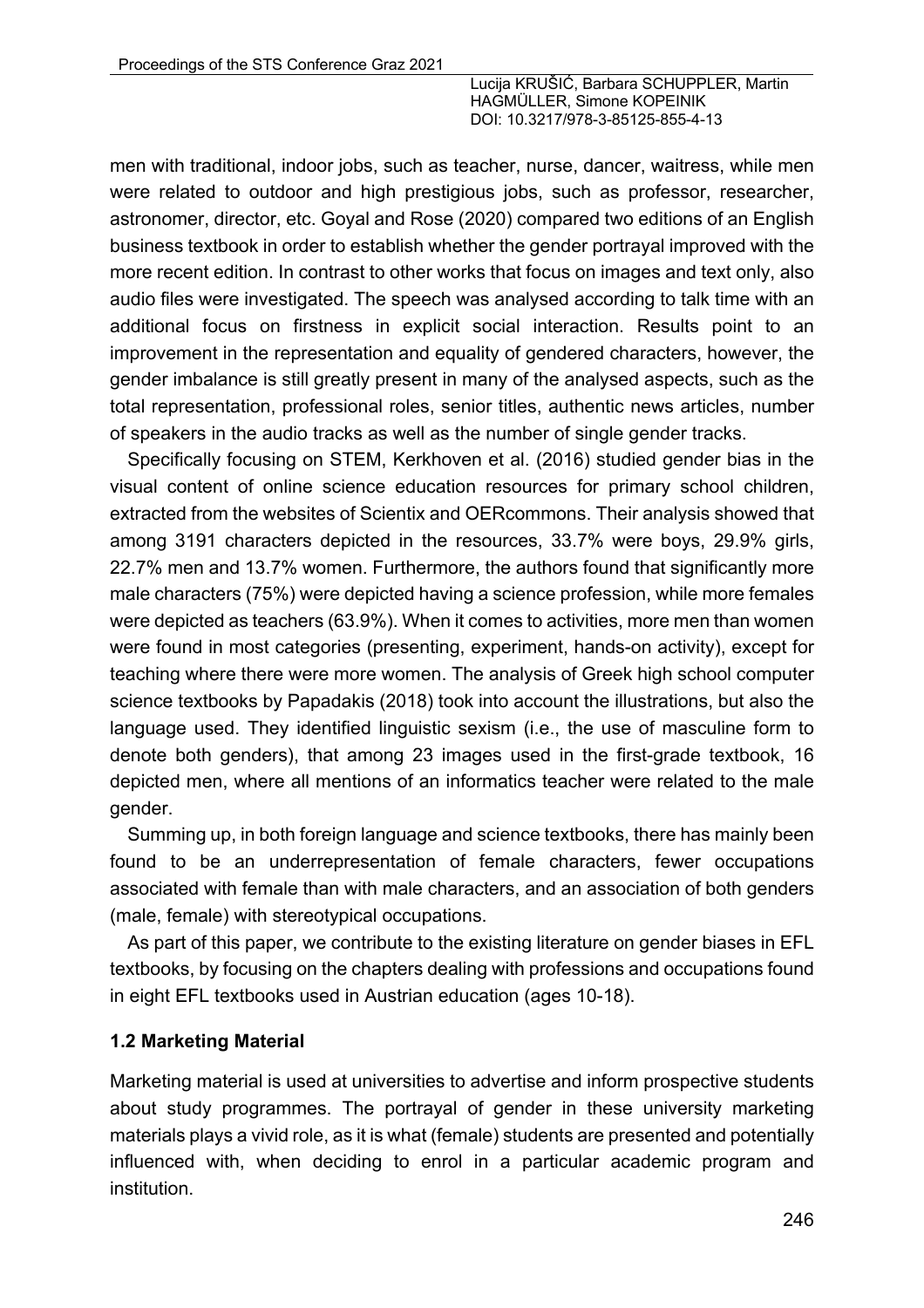Common marketing tools are college viewbooks that often provide the initial perception of an institution. Viewbooks are promotional brochures designed by marketing experts for the purpose of "selling" a particular university to potential students and their families (Osei-Kofi et al, 2015). Henslee et al. (2017) investigated the Indiana University-Purdue University of Indiana`s (IUPUI) viewbooks in regard to opinions and perspectives of IUPUI students on the representation of their cultural backgrounds and identities. The majority of 225 questioned undergraduate students felt well represented in the viewbooks and valued in terms of their cultural background and identity, which is linked to an improved sense of belonging. However, students felt that the viewbooks promoted more diversity than seen on campus. This is described as tokenism, which occurs when students are displayed as tokens for institutional gain, which can have a negative effect on marginalised students' sense of cultural validation (Fletcher, 2012).

Pippert, Essenburg and Matchett (2013) investigated 165 recruitment materials from four-year institutions in the US, the authors concluded that within each brochure there is a common thread of images with standardized motifs such as a picturesque background, students studying in the outdoors, animated professors, fans cheering on a sports court. Race and gender of students are equally distributed. The authors tested the accuracy of these images by conducting content analysis of 10000 photographs of students, which are found in 165 viewbooks. A comparison of racial and ethnic groups in the images with the actual distribution at the corresponding academic institutions found that 81.2% of viewbooks demonstrated a significant overrepresentation of African-American students (9.4%). Thus, the viewbooks presented an idealistic image of campus diversity. This agrees with Pippert et al. (2013), who suggest the use of viewbooks to define and represent diversity in a broader way instead of exactly mirroring the student body.

A more extensive visual textual analysis of STEM university viewbooks was conducted by Osei-Kofi and Torres (2015). They analysed gender and race representations in 20 viewbooks related to STEM education. The authors developed codes (e.g., gendered, sexualized, active, passive, etc.) and applied it to individual images and sections of text. This was further interpreted using theoretical frameworks. Results identify the most common narrative as stereotypical white heroic male with superior abilities, a dedication to science, willingness to take risks and advance human progress. When it comes to the representation of women, they are primarily illustrated as white and associated with the attributes friendly, easy-going and attractive ("brainy babe"). Furthermore, women and people of colour are often found in roles of sidekicks, represented in a subordinate way to white men. The authors argue that such visual representations suggest that women and people of colour are "allowed" to have a part in STEM but are not expected to lead.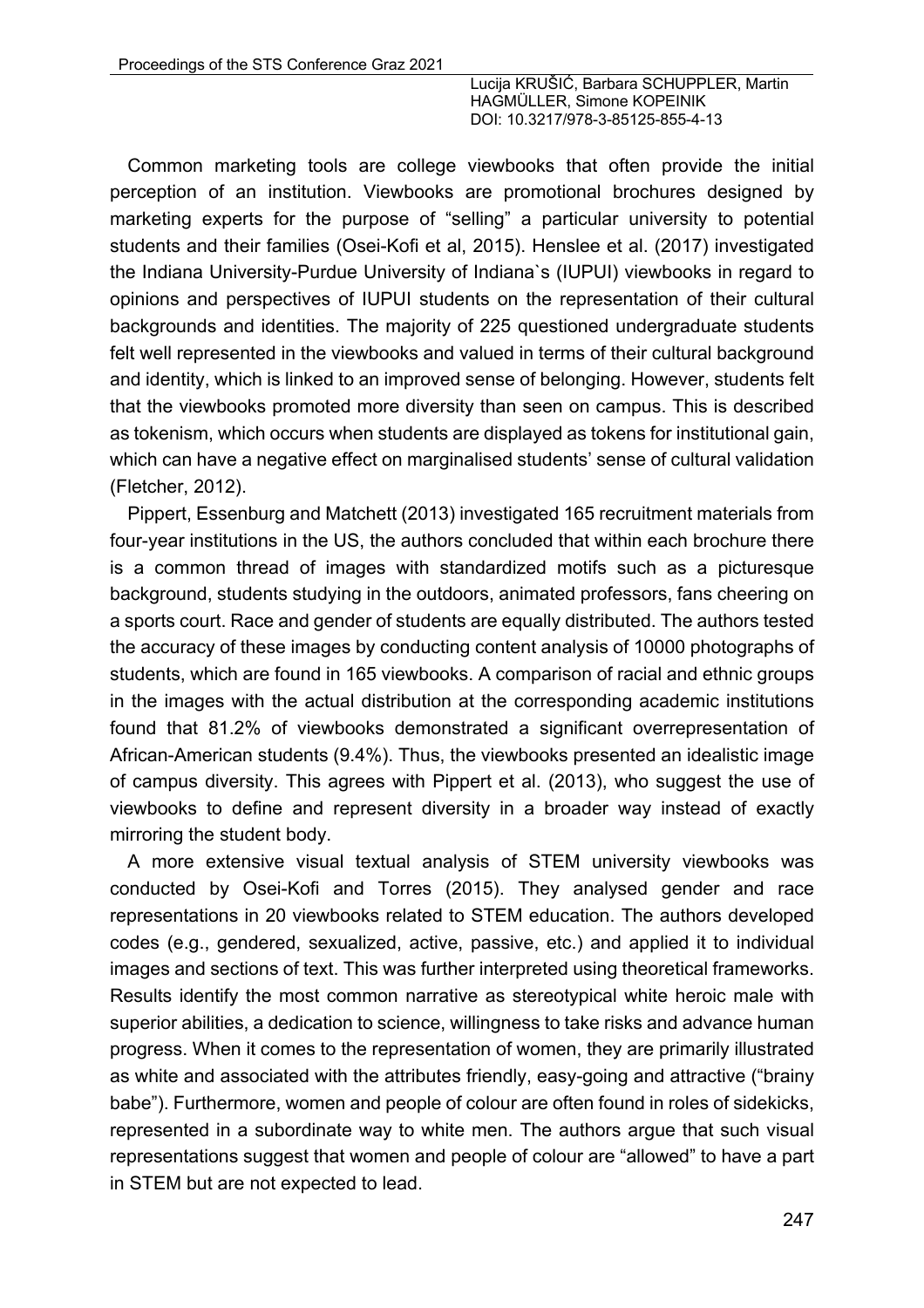Stachl and Baranger (2020) explore the sense of belonging at higher levels of academia in order to determine a possible correlation with the diminishing representation of women and minorities in STEM fields. The study uncovers factors specific to the academic graduate community, such as the difficulty of feeling accepted and valued, viewed as a serious scholar, being a good mentor or a lack of a supportive social network. Once again, the study highlights the necessity of stronger administrative efforts to foster sense of belonging and allow a more diverse community of scientists to be built and maintained.

Considering the impact that representation of diversity can have on peoples' sense of belonging and furthermore on academic performance, we take a look into Austrian universities' marketing materials in order to understand currently promoted STEM role models and illustrations. With research outlined in this paper we contribute to existing work on viewbooks and their diversity representation with a focus on Austrian (technical) universities. Additionally, we provide a glimpse on gender representation at TU Graz homepage information sites, as a sample for online promotion material.

# **2 Gender Representation in Austrian EFL Textbooks**

Textbooks reach a wide audience within our society. Their portrayal of gender identity as well as occupation-specific gender roles influences perceptions of the social norm from a young age, but also affects parents and teachers and their actions (Kherkovern et al., 2016, Söğüt, 2018). To reach a better understanding of stereotypical representations young people are exposed to, we investigate gender portrayal in Austrian schoolbooks. Primarily, this pilot study focuses on the gender representation in foreign language textbooks, and specifically on the gender distribution in respect to the representations of jobs and careers. More concretely, the study is dedicated to the following questions: is the distribution between male and female characters equal in the textbooks? Secondly, is there a gender bias in the visuals and text representing and referring to characters and their careers?

#### **2.1 Data**

The visual and textual data analysed was conducted on chapters revolving exclusively around work life, careers and jobs in eight EFL textbooks listed in Table 1. One of the analysed textbooks, "Cutting Edge" by Peter Araminta, is applicable for both junior high and high school students, while all the others are aimed for use in high schools and at higher language proficiency levels. Within the listed textbooks, 43 visual and textual gender representations were found. In this context, we defined gender representations based on images and textual references to male and female figures and characters.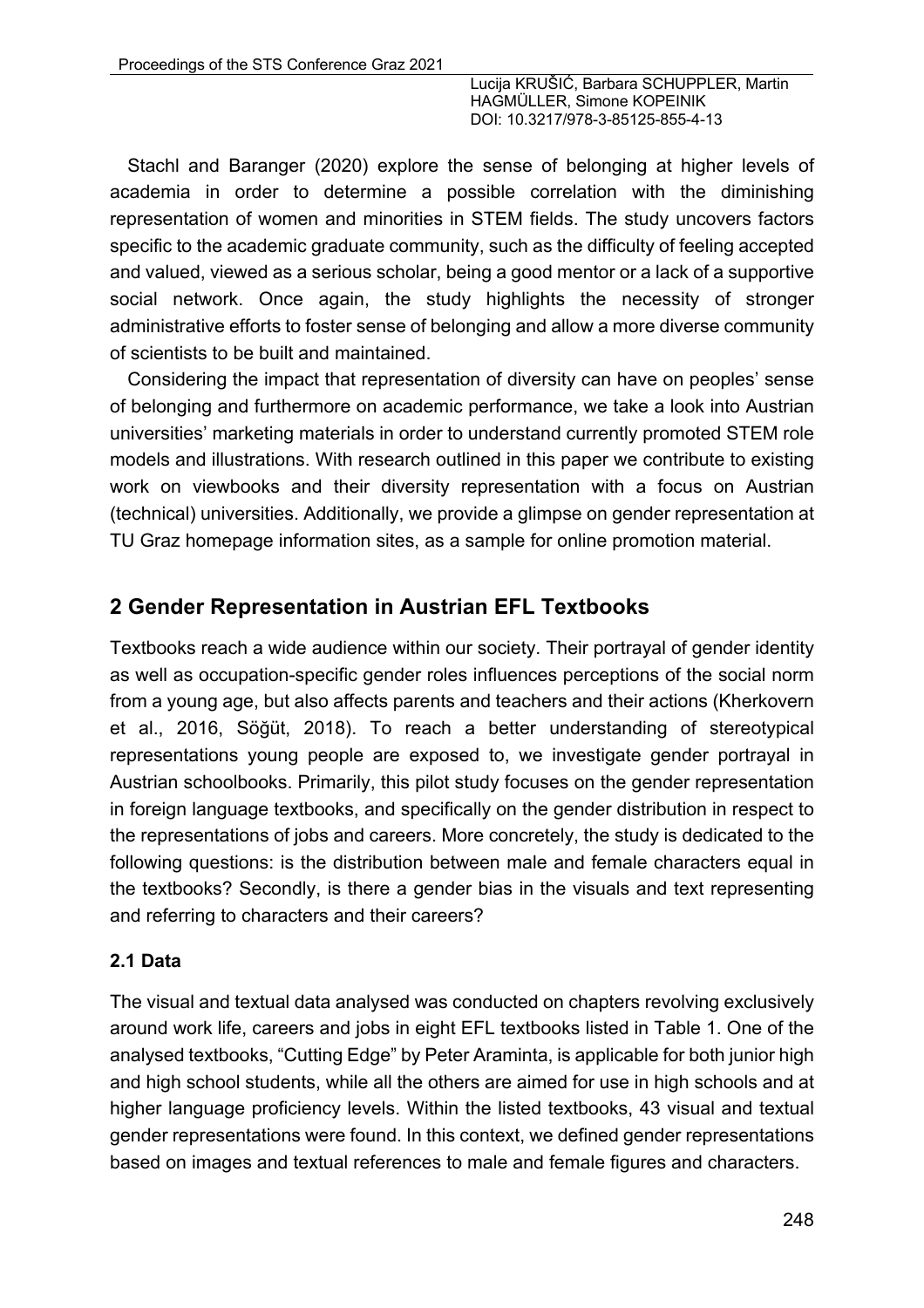| <b>Textbook</b>       | <b>Authors</b>                                | Level                                 | Number of gender<br>representations |  |
|-----------------------|-----------------------------------------------|---------------------------------------|-------------------------------------|--|
| <b>New</b><br>Headway | Soars, Liz and John                           | B1 (intermediate)                     | 3                                   |  |
| <b>New</b><br>Headway | Soars, Liz and John                           | C1 (advanced)                         | 3                                   |  |
| Innovations           | Hocking, Cheryl                               | B1 (intermediate)                     | 8                                   |  |
| Innovations           | Hocking, Cheryl                               | B2<br>(upper-<br>intermediate)        | $\overline{4}$                      |  |
| Cutting<br>Edge       | Araminta, Peter                               | A2 (pre-intermidiate)                 | 11                                  |  |
| Focus                 | Berlis,<br>Kay,<br>Jones,<br>Brayshaw, Russel | B1 (intermediate)                     | 4                                   |  |
| Focus                 | Berlis,<br>Kay,<br>Jones,<br>Brayshaw, Russel | B1 (intermediate)                     | 4                                   |  |
| Focus                 | Jones, Berlis,<br>Kay,<br>Brayshaw, Russel    | <b>B2</b><br>(upper-<br>intermediate) | 6                                   |  |

Table 2**.** Gender representation distribution in EFL textbooks

## **2.2 Methodology**

A visual-content analysis was conducted on the sample of eight EFL textbooks which are currently used or have been used in Austrian schools. The analysis and categorization of careers was conducted according to Sögüt (2018) and Kerkhoven et al. (2016). The visual and textual analysis was done manually by one coder. Each resource was scanned for the presence of visual or textual content with the topic or related to "career choice", "summer jobs" and "professions". After that, each visual or textual representation pertaining to those topics was checked for the number of female and male characters. Additionally, the activity of each character was checked to determine whether characters were associated with stereotypically gendered careers. Furthermore, gender distribution in STEM and non-STEM professions was analysed.

### **2.3 Findings**

The analysis was based on two research questions: Firstly, is there an equal distribution of male and female characters in the context of careers? Secondly, is there a gender bias in the visual and textual representations of characters in the context of careers and jobs?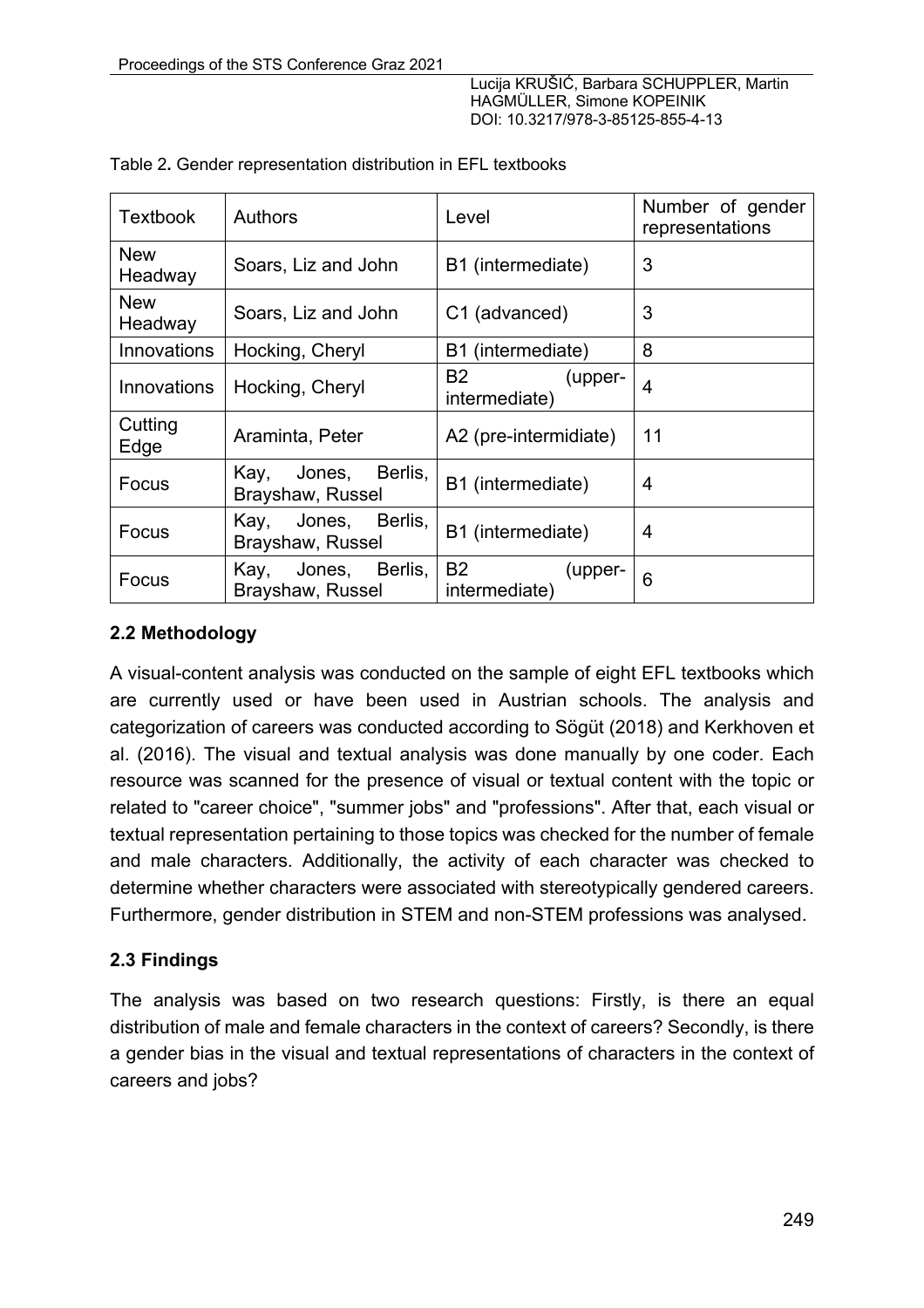| Percentage of male characters | Percentage of female characters |  |  |
|-------------------------------|---------------------------------|--|--|
| 54%                           | 46%                             |  |  |

The percentage differences between male and female characters, as can be seen in Table 2, was quite low (9% difference) which demonstrates a fairly equal representation of male to female characters.

| Careers/<br>professions<br>attributed to male<br>characters | Number<br>of<br>appearances | Careers/<br>professions<br>attributed to female<br>characters | <b>Number</b><br>of<br>appearances |
|-------------------------------------------------------------|-----------------------------|---------------------------------------------------------------|------------------------------------|
| cowboy                                                      | $\overline{2}$              | Trapeze artist                                                | 1                                  |
| hunter                                                      | 1                           | boxer                                                         | 1                                  |
| builder                                                     | $\overline{2}$              | drugs worker                                                  | 1                                  |
| banker                                                      | 1                           | secretary                                                     | 1                                  |
| doctor                                                      | 3                           | teacher                                                       | 1                                  |
| Olympian                                                    | 1                           | Stay-at-home<br>mother                                        | 1                                  |
| rower                                                       | 1                           | housewife                                                     | 1                                  |
| footballer                                                  | 1                           | dancing queen                                                 | 1                                  |
| engineer                                                    | 1                           | ballerina                                                     | 1                                  |
| waiter                                                      | 1                           | singer                                                        | 1                                  |
| musician                                                    | 1                           | lawyer                                                        | $\overline{2}$                     |
| police officer                                              | 1                           | businesswoman                                                 | 1                                  |
| actor                                                       | 1                           | shop assistant                                                | 1                                  |
| fitness<br>app<br>designer                                  | 1                           | fashion<br>app<br>designer                                    | 1                                  |
| mowing lawns                                                | 1                           | waitress                                                      | 1                                  |
| dentist                                                     | 1                           | hairdresser                                                   | 1                                  |
| technician                                                  | 1                           | nurse                                                         | 1                                  |
| plumber                                                     | 1                           |                                                               |                                    |
| computer<br>programmer                                      | 1                           |                                                               |                                    |

Table 4**.** Professions attributed to characters in textbooks

From the career attributes associated with each gender (Table 3), we observed that female characters preform indoor jobs, as well as traditionally female ones (Sögüt, 2018), such as "teacher", "stay-at-home mother", "housewife", "nurse" and "hairdresser". On the other hand, male characters tend to be associated with more prestigious occupations, such as "doctor", "dentist", "police officer" and "banker" or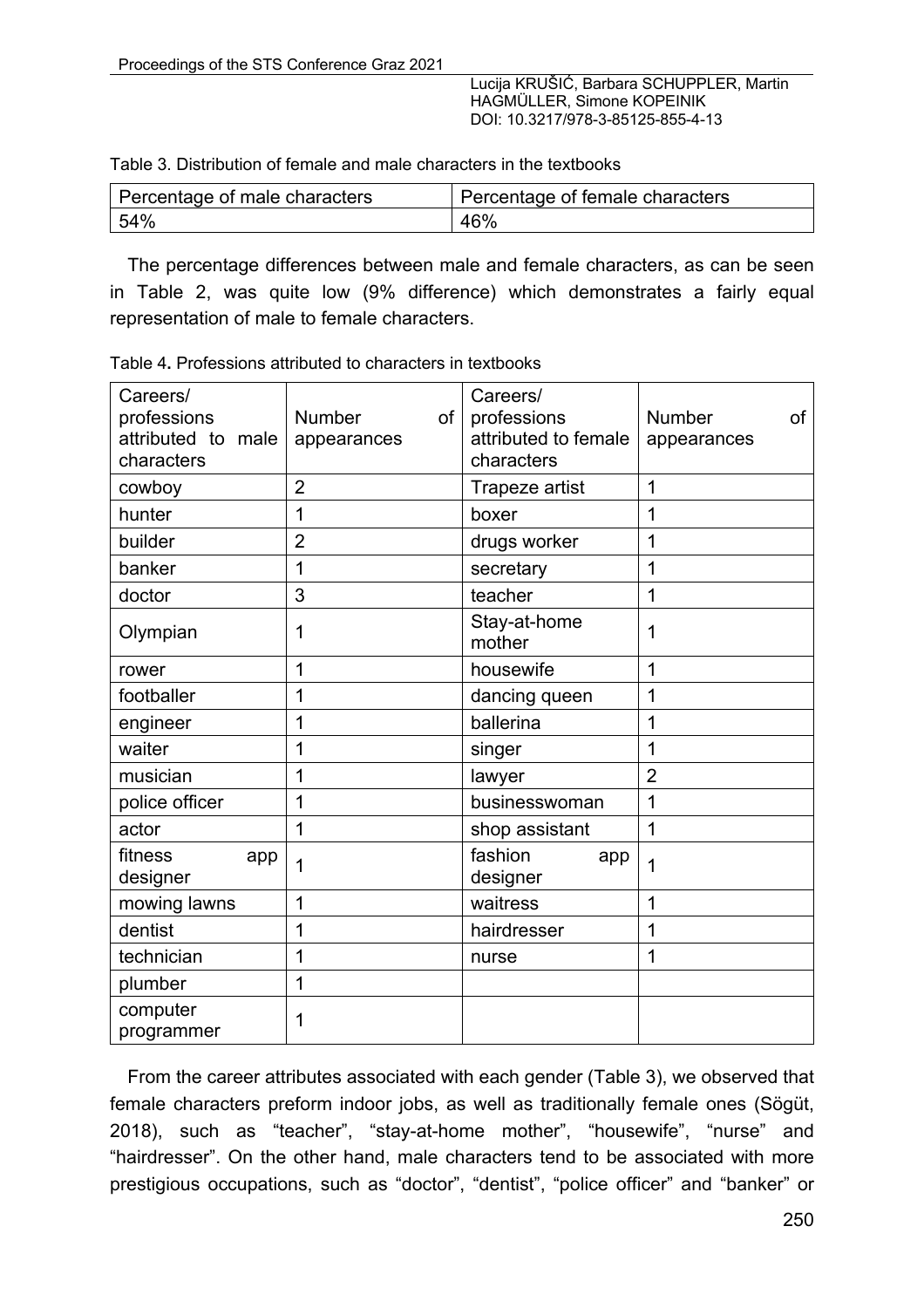outdoor occupations, such as "builder", ''footballer'', "cowboy" and "hunter", etc. Some occupations can be considered as gender neutral, since they have been associated with both genders—such as "waiter" and "waitress" as well as "musician" and "singer" which can be considered equivalent. When it comes to careers from the domain of sport, female characters were associated with stereotypically female sports such as ballet and dance, while male characters were connected to traditionally masculine sports, such as football and rowing. A male character was connected with the attribute "Olympian" which can be considered a highly prestigious occupation in sport, while no female character was associated with any similar tag. Furthermore, a female character was associated with a non-traditional sport, such as boxing. However, the female boxer was introduced in an article with the topic of whether the character should be banned from boxing, as it is not a sport that is traditionally connected with female athletes.

Furthermore, out of 23 male characters, seven were associated with STEM occupations ("technician", "engineer", "computer programmer", "doctor", "app designer"), while only one out of 17 female characters had a STEM job ("app designer"). Even though "app designer" was connected to both genders, the app associated with the female character had the topic of a "boutique" and the app the male character created was an "exercise app", which further plays into gender stereotypes.

# **3 Gender Representation in Austrian University Marketing Material**

There are many ways in which a university can represent itself to potential students e.g., career fairs, open houses, summer programmes. However, the internet has become the primary source of information on university enrolment (Hartley and Morphew, 2008). In addition to web information pages, Austrian universities provide brochures or viewbooks to download, as an information and recruitment tool. Such materials typically include photos of current students and teachers, who represent alleged role models. To better understand what prospective students are exposed to and thus, might be influenced with, we investigated images in the promotional material of university bachelor programs. We hypothesise that these materials are a potential resource in attracting women and generally a more diverse audience to STEM programmes. Our focus is twofold. First, it lies on investigating the symbolic portrayal of gender diversity in Austrian university *viewbooks*. Second, we took a deeper look on *web information material* found at the TU Graz homepage and analyse visual attributes of student representations.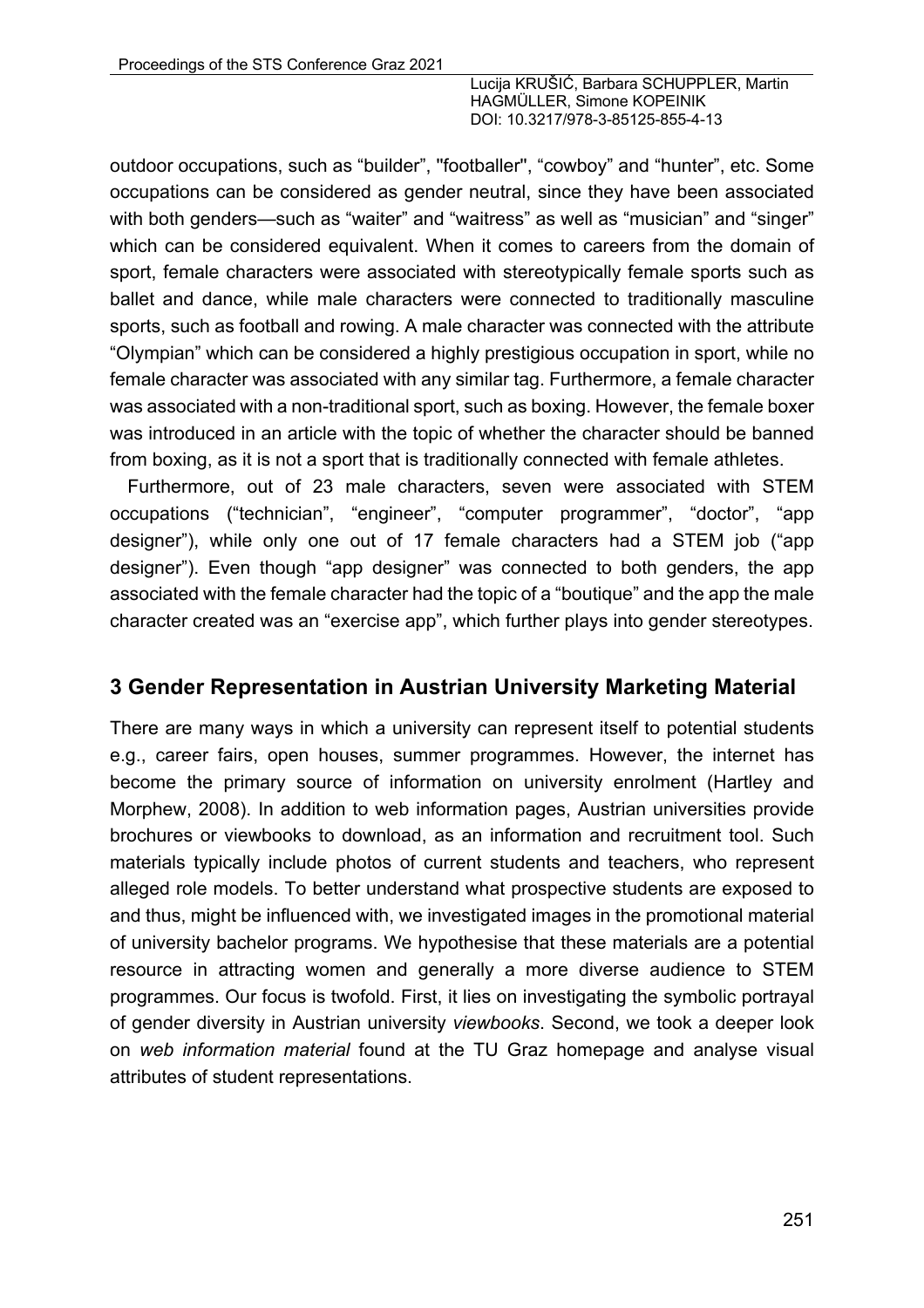### **3.1 Viewbooks**

### *3.1.1 Data*

We retrieved viewbooks from the websites of three universities that offer exclusively STEM bachelor programmes: Vienna University of Technology (TU Wien, 2019), Graz University of Technology (TU Graz, 2019), the University of Leoben (Montanuniversität Leoben, 2019) and two non-technical universities: Vienna University of Economics and Business (WU Wien, 2019) and Uni Graz (REWI Uni Graz, 2019). This adds up to a number of 52 viewbooks collected as follows: 13 TU Wien, 19 TU Graz, 12 Montanuniversität Leoben, 7 WU Wien and 1 by Uni Graz.

### *3.1.2 Methodology*

The visual content representation of Austrian university viewbooks was analysed in order to determine the gender distribution and representation. The methodology was based on Pippert et al. (2013) who examined photographic portrayal of racial and ethnic diversity in university recruitment materials. Every available photograph was used as a unit of analysis, where each illustrated person was identified in gender (i.e., male or female) and role (i.e., student or lecturer). Small images such as crowd shots were excluded from the analysis. Ambiguous depictions would have been noted, if encountered, as that would speak for the visual diversity of the representations in the viewbooks. However, such depictions were not identified.

#### *3.1.2 Findings*

In TU Wien viewbooks we found a noteworthy difference in the numeric representation of male and female students (68% vs. 29%), as well as male and female professors (3% vs 0%). The gender distribution of student representations in viewbooks of TU Graz and Montanuniversität Leoben was significantly more balanced (TU Graz - 51.5% male and 43.5% female students, Montanuniversität Leoben—56% male and 44% female students) than in the viewbooks of the remaining universities at glance. Sill there was a notable difference in the male vs. female lecturer ratio in TU Graz viewbooks (4% vs. 1%), not displayed in non-technical university viewbooks.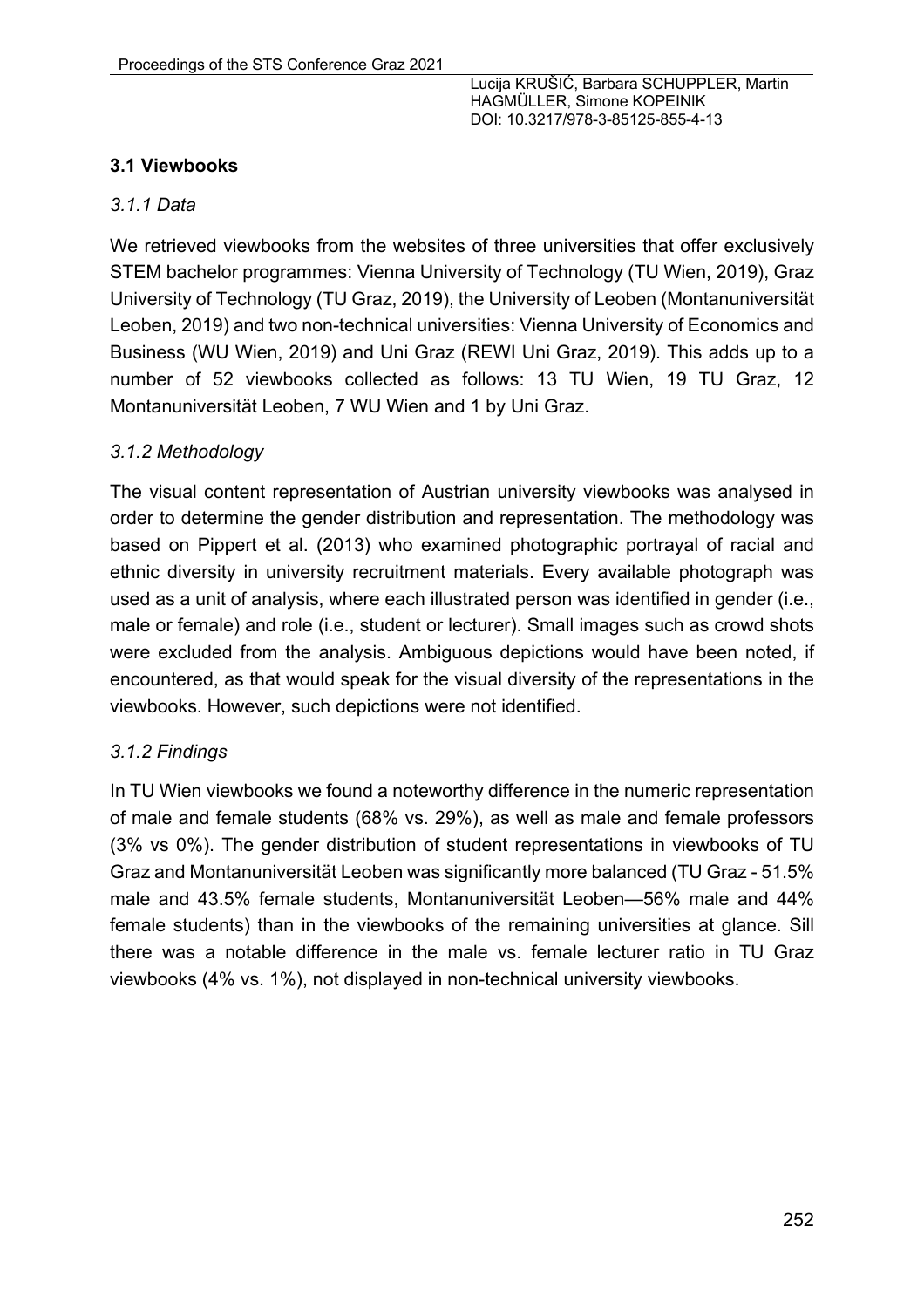| <b>University</b>               | Photographic<br>mean<br>(male<br>students) | Student<br>body<br>mean<br>(male<br>students) | <b>Difference</b><br>(male<br>students) | Photographic<br>mean<br>(female<br>students) | <b>Student</b><br>body<br>mean<br>(female<br>students) | <b>Difference</b><br>(female<br>students) |
|---------------------------------|--------------------------------------------|-----------------------------------------------|-----------------------------------------|----------------------------------------------|--------------------------------------------------------|-------------------------------------------|
| TU<br>Graz                      | 54.3%                                      | 69.6%                                         | $-15.4%$                                | 45.7%                                        | 30.4%                                                  | 15.3%                                     |
| <b>WU Wien</b>                  | 41.7%                                      | 52.0%                                         | $-10.3%$                                | 58.3%                                        | 48.0%                                                  | 10.3%                                     |
| TU<br>Wien                      | 70.5%                                      | 71.1%                                         | $-0.6%$                                 | 29.5%                                        | 28.9%                                                  | 0.6%                                      |
| Montan<br>Universität<br>Leoben | 56.3%                                      | 75.8%                                         | $-19.5%$                                | 43.7%                                        | 24.2%                                                  | 19.5%                                     |
| Graz<br>UNI<br>(REWI)           | 50.0%                                      | 41.1%                                         | 11.1%                                   | 50.0%                                        | 58.9%                                                  | $-8.9%$                                   |

|  |  | Table 5. Paired differences of actual and photographic representation of gender diversity |
|--|--|-------------------------------------------------------------------------------------------|
|  |  |                                                                                           |

In general, the study reveals an under-representation of the male student body and an over-representation of the female student body. As presented in Table 4 this is true for all universities except REWI. For instance, when taking into account the actual student body at TU Graz and the representation of the male population in the viewbooks, there is a -15% mean difference, which signifies under-representation. Furthermore, there is a similar mean difference with regard to the female population at TU Graz, as the analysis of the viewbooks resulted in a 15.3% over- representation.

### **3.2 Web Information Material**

### *3.2.1 Data*

In order to analyse the representation of gender in a career information context at the TU Graz, we collected photos of the web information page of the bachelor's degree programmes1. The first subject of our investigation was cover photos. Each programme uses a cover photo to link to their subpage, presenting detailed information on the subject. The cover photos either show research objects, or human actors (i.e., groups or single individuals). We extracted the pictures that show human actors. This led to a collection of seven group pictures and eight portrait photos. For the second collection of pictures, we looked into the programme descriptions. Here we selected the nine most popular programmes (i.e., programmes with at least 400 students enrolled): Mechanical Engineering, Electrical Engineering, Information and Computer

https://www.tugraz.at/en/studying-and-teaching/degree-and-certificate-programmes/bachelorsdegree-programmes/overview-bachelors-degree-programmes/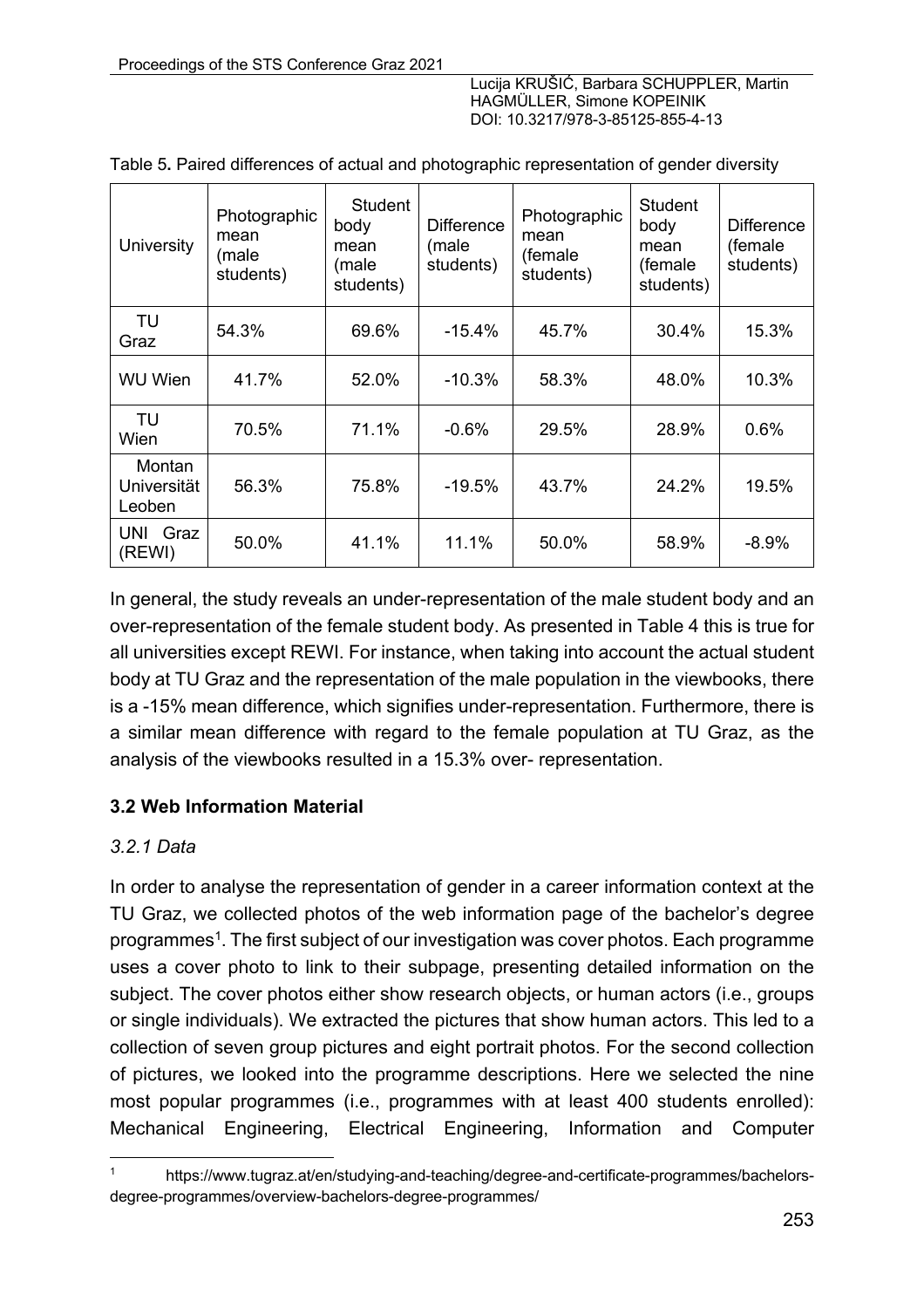Engineering, Mechanical Engineering and Business Economics, Computer Science, Software Engineering and Management, Civil Engineering Sciences and Construction Management, Biomedical Engineering, Architecture. This collection results in 17 portrait photos.

Table 6**.** Distribution of gender in cover photos

| туре                  | Count | Females |
|-----------------------|-------|---------|
| Cover Photo Group     |       |         |
| Cover Photo Single P. |       |         |
| <b>Portrait Photo</b> |       |         |

#### *3.2.2 Methodology*

The parameters that were selected for observation were based on Sülflow and Esser (2014), who compared the stereotypes of politicians in different countries. In line with related literature (Kinnerbrock and Knieper, 2014), the approach assumes that there is a silent agreement on what certain mimics, gestures and postures mean within a society.

**Mimics:** Facial expressions transport different messages. For instance, joyful, smiling, laughing is related to being successful and self-confident. Frowning, tense facial expressions or drooping corners of the mouth suggest dissatisfaction and discomfort.

**Gesture:** As positive we considered gestures like handshakes that stand for solidarity (Fleissner, 2004), or thumbs up, waving and victory signs that incorporate victory poses. A bent upper body or forward moving gestures stand for assertiveness and dynamics. Negatively perceived are rigid postures, leaning on to something, crossed arms, or hands in front of the face.

**Context:** Other factors that might influence how we perceive a person is the context in which the person is visualised. For instance, clothing, age and skin colour are factors that influence our sense of relation. Does the person look sportive, young, approachable or rather serious and professional? Other factors are the position of a person and the background colours of the picture.

#### *3.2.3 Findings*

Our analysis of the TU Graz web information page on bachelor's degree programmes showed a strong over-representation of female student portraits. This indicates that the TU Graz aims to exploit such mediums to endorse the growth in female student population. A closer look, however, revealed a number of potential shortcomings such as i) a very distinctive presentation of gender roles (i.e., illustrated females are overly attractive, with long, straight, "darkish" hair and a skinny body shape, whereas males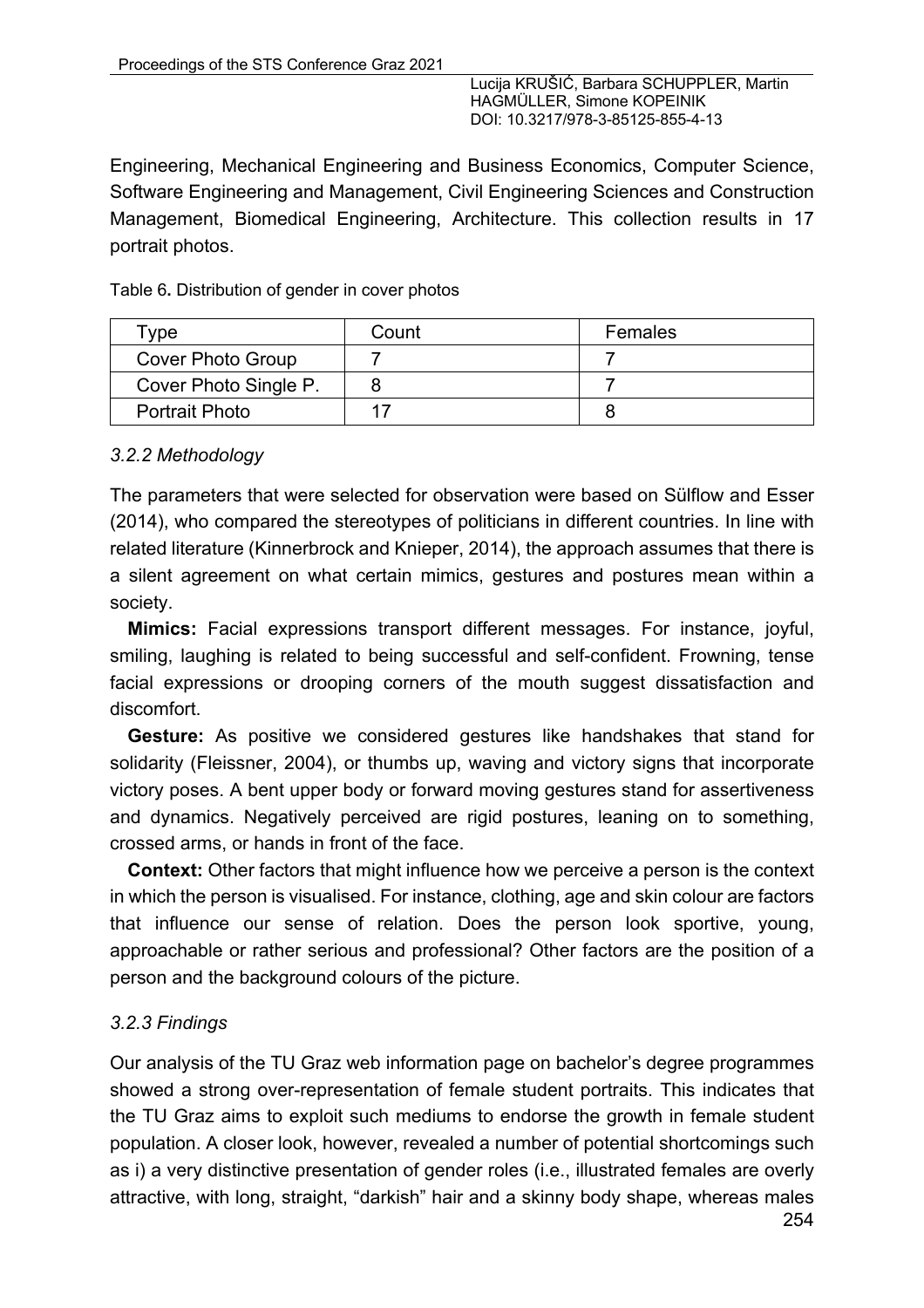have short, straight hair, mostly dark, and a standard body shape; skin colour indicates European heritage), ii) the complete absence of physically impaired people and iii) the depiction of people presumably older than thirty solely as males in teaching roles. The remainder of this section provides an overview of the analysis structured by presentation types and observed characteristics.

**Cover Photos.** In group photos, we found a perceived equal representation of female and male students. In cover photos featuring only one person, the female representation was 87.5%. Furthermore, we observed:

- Two photos show someone explaining something. Those are men.
- Two photos show student groups in spontaneous postures: Architecture and GeoScience.
- Five of seven pictures are obviously setup.

**Cover Photos Featuring One Person.** We found 8 cover photos that feature only one person, seven female and one male. This is a very strong overrepresentation of females. Four could be assessed as overly attractive. One picture does not show the woman's face. Three out of four women depicted working show a tense facial expression, which is connoted negatively.

**Portraits.** In the portrait section of the nine selected bachelor programmes, we discovered the photos of eight female and nine male students.

**Overall Picture.** A comparison of female and male as well as cover and portrait photos is illustrated in Table 6.

- 1 Mimics: There is no difference between genders but in respect to cover or portrait photos. In portrait photos 65% of people are laughing or smiling. In cover photos facial expressions are distributed through the categories.
- 2 Gesture: Male students are more often displayed in dynamic positions (bend upper body) and with crossed arms, while females in occasionally lean on to something.
- 3 Context: Presentation of gender is very clear. Women are overly attractive, with long, straight, "darkish" hair, skinny, successful and European (light skin colour). Men have short, straight hair, mostly dark, a standard body shape and light skin colour.
- 4 The illustration of physically impaired people is completely missing.
- 5 People that look older than thirty are male and solely depicted in teaching roles.
- 6 The information material over-represents women in six of the nine study programmes.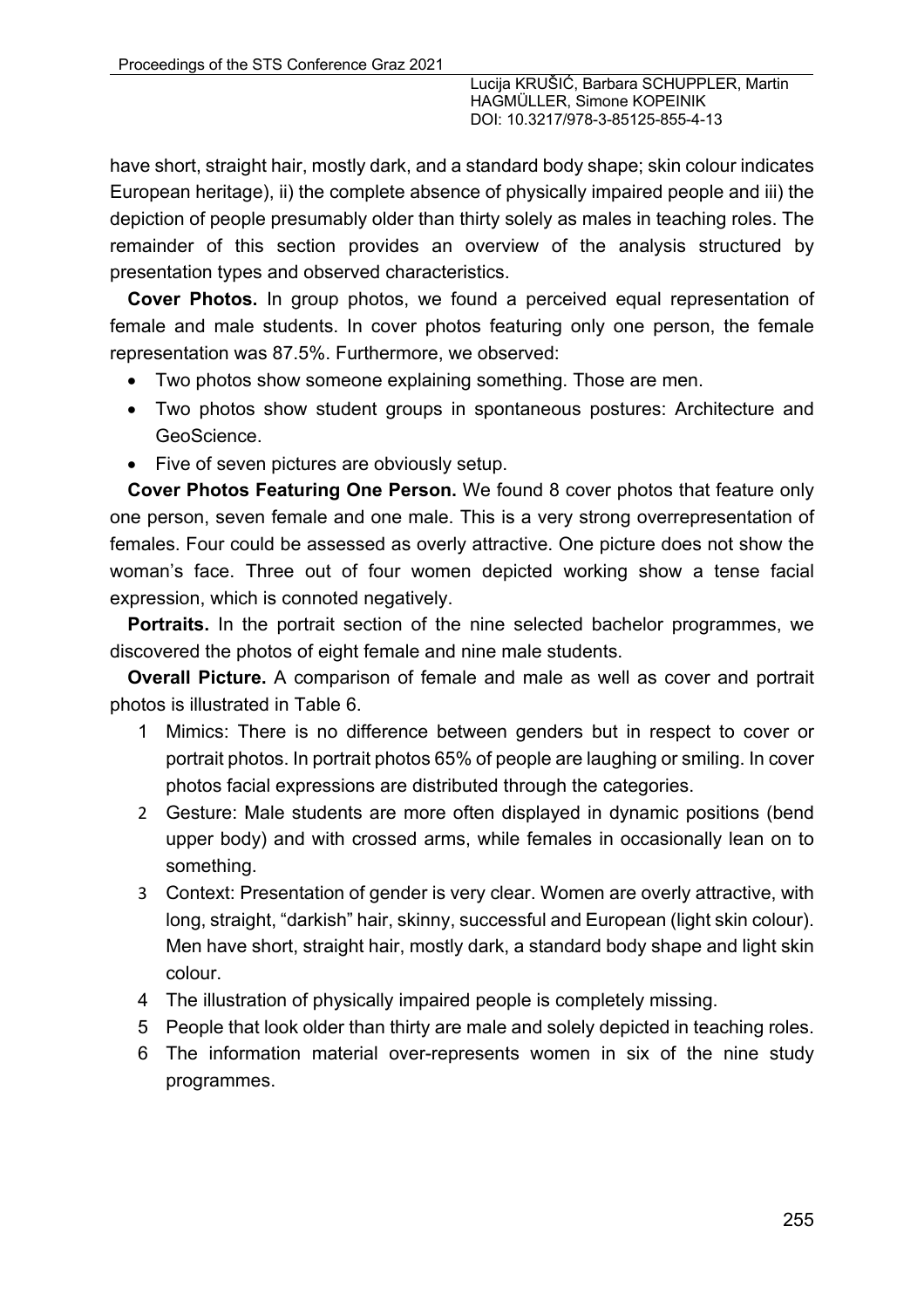|               |                            | Female<br>$(\% )$ | Male $(\%)$    | Cover $(\%)$   | Portrait<br>$(\% )$ |  |  |
|---------------|----------------------------|-------------------|----------------|----------------|---------------------|--|--|
| <b>Mimics</b> |                            |                   |                |                |                     |  |  |
|               | smiling/laughing           | 53                | 60             | 37             | 65                  |  |  |
|               | neutral                    | 27                | 20             | 25             | 24                  |  |  |
|               | tense                      | 20                | 20             | 38             | 12                  |  |  |
| Gesture       |                            |                   |                |                |                     |  |  |
|               | bend upper body            | 13                | 40             | 13             | 29                  |  |  |
|               | leaning<br>on<br>something | 20                | 0              | 13             | 12                  |  |  |
|               | crossed arms               | $\mathbf 0$       | 20             | $\mathbf 0$    | 12                  |  |  |
| Context       |                            |                   |                |                |                     |  |  |
| Clothing      | business                   | 73                | 60             | 75             | 65                  |  |  |
|               | casual/sporty              | 27                | 40             | 25             | 35                  |  |  |
|               | short                      | $\mathbf 0$       | 100            | 13             | 53                  |  |  |
| Haircut       | middle                     | 20                | 0              | 13             | 12                  |  |  |
|               | long                       | 80                | $\overline{0}$ | 75             | 35                  |  |  |
|               | dark                       | 27                | 70             | 38             | 47                  |  |  |
| Hair-colour   | brunette                   | 67                | 10             | 63             | 35                  |  |  |
|               | blond                      | $\overline{7}$    | 20             | $\overline{0}$ | 18                  |  |  |
| Hair-style    | straight                   | 87                | 90             | 86             | 88                  |  |  |
|               | curls                      | 13                | 10             | 13             | 12                  |  |  |
| Body-shape    | skinny                     | 87                | 20             | 75             | 53                  |  |  |
|               | average                    | 13                | 60             | 13             | 41                  |  |  |
|               | chubby                     | $\mathbf 0$       | 20             | 13             | 6                   |  |  |
| Skin-colour   | light                      | 93                | 90             | 100            | 88                  |  |  |

#### Table 7**.** Representation of gender in cover photos

# **4 Discussion and Future Work**

This paper is motivated by the inherent economic need for qualified STEM personnel and the existing gender imbalance in STEM fields that substantially contributes to the problem. We hypothesize that role model representations in educational material can intensify effects of stereotype threat and thus, lower the likelihood of women to pursue STEM subjects. To better understand factors that influence Austrian's young people in their career choices, we examine existing i) educational materials and ii) university marketing material. In respect to educational material, we investigate eight EFL textbooks used in Austrian schools. Even though, we find the distribution of gender representation in the material to be fairly equal, the analysis shows a gender bias with regard to the relationship of gender and career choice as well as occupation and jobs.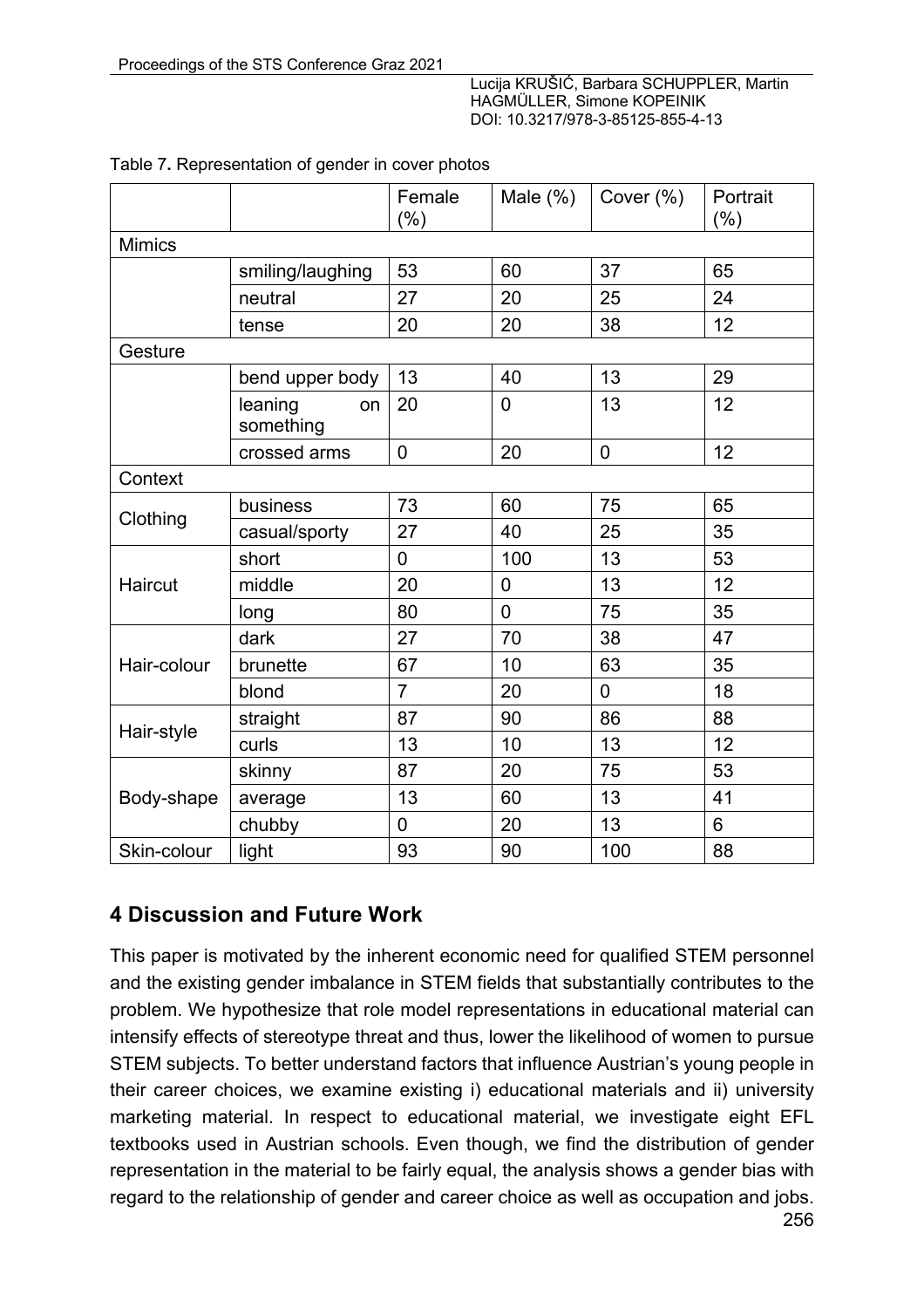Female characters are associated with stereotypical, traditional jobs, while STEM occupations are almost exclusively associated with male characters. These results add to a significant body of prior research (e.g., Goyal and Rose,2020; Söğüt, 2018, Papadakis, 2018) on implicit gender bias in primary and secondary school textbooks. Biased depictions potentially trigger stereotypical thinking in both the students and the teachers (Kherkovern et al., 2016, Söğüt, 2018), which in the long run might cause a lower interest of female students in STEM related fields (Ehrlinger, 2018). A promising approach is suggested by Söğüt (2018) who asks for a higher involvement from teachers; in a sense of recognising, pointing to and correcting gender-biased content in the textbooks and so prevent the formation of stereotypical values and practice.

The analysis of marketing material was addressed in two parts. First, the analysis of Austrian university viewbooks revealed a noteworthy difference in the numeric representations of male and female students in the viewbooks by TU Wien. Viewbooks by WU Wien, TU Graz, Montanuniversität Leoben and UNI Graz showed a balanced gender distribution. However, the analysis has pointed to a significant overrepresentation of the female student body and an underrepresentation of male students in the cases of TU Graz and Montanuniversität Leoben. The opposite was true in the UNI Graz viewbook, with an overrepresentation of the male student body. The viewbooks show an unrealistic image of campus diversity created to attract more students from the minority groups, striving to balance an existing gap. Instances of overrepresentation of minority groups in university viewbooks seem to be a common practice (Pippert et al, 2013). Even though this is a popular marketing strategy, such representations of diversity may have a contrary effect, by making the students feel as "tokens" for institutional gain (Henslee et al., 2017; Fletcher, 2012; Pippert et al., 2013). As Pippert et al. (2013) suggested, we also believe that even though the answer might not be to perfectly mirror the campus reality in the marketing materials, universities should strive to define and represent diversity in a broader way. Furthermore, female professors (unlike their male counter-parts) were notably under-represented in the technical fields. As previous research (Gaisch and Rammer, 2018; Simpson et al.,2020) proposes, positive role models of the same gender potentially attract female students to STEM and thus there is a necessity that female professors are as represented as their male colleagues.

The second part, a glimpse on the gender representation of the TU Graz web information page on bachelor's degree programmes showed an even stronger overrepresentation of female student portraits. This underlines the existing efforts of TU Graz to use marketing materials to attract female students. A closer look, however, revealed a number of potential shortcomings such as i) a very distinctive presentation of gender roles (i.e., illustrated females are overly attractive, with long, straight, "darkish" hair and a skinny body shape, whereas males have short, straight hair, mostly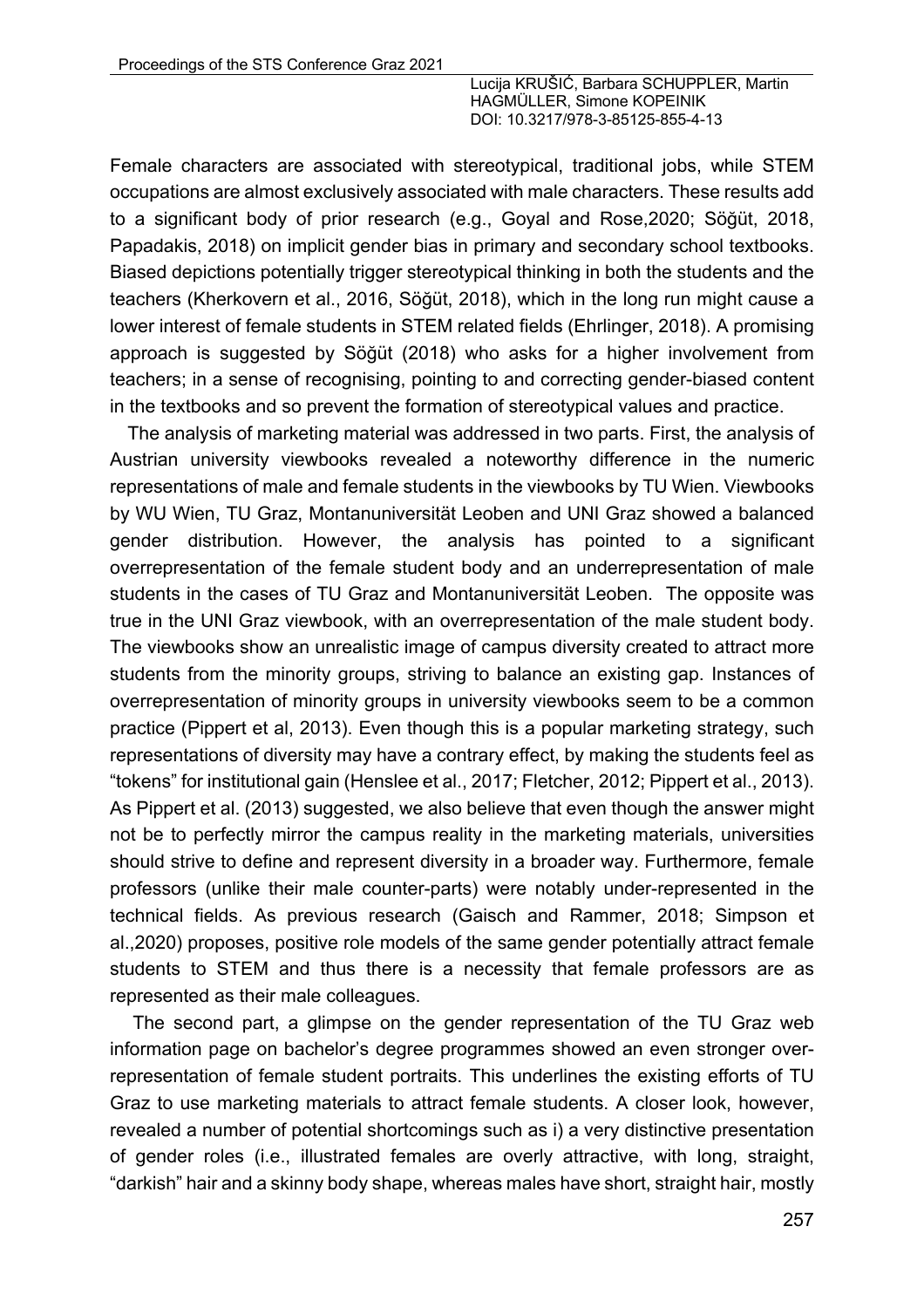dark, and a standard body shape; skin colour indicates European heritage), ii) the complete absence of physically impaired people and iii) the depiction of people presumably older than thirty solely as males in teaching roles. This lack of diverse representation can affect an individual's sense of belonging (Stachel and Baranger, 2020) and therefore influence their choice of discipline and/or lead to lower academic achievements (Stachel and Baranger, 2020).

With this contribution we add to the current body of research on the representations of gender and diversity in Austrian textbooks. Furthermore, we expand the outlook on marketing materials students receive after finishing high school, in hopes of understanding the influences and processes that lead to the growing gender gap in STEM.

In future we will expand our analysis of educational and marketing materials, with an investigation on how readers and particularly students perceive the gender representations found within these textbooks and viewbooks. In line with related research, leading questions will encompass effects on student's sense of belonging, self-confidence, interest on and likelihood to pursue a certain subject. We expect the results to deepen our understanding of the impact of role model representations portrayed in educational and marketing materials on students' career choices. We will also explore the influence of diversity aspects that go beyond the attribute of gender.

# **Acknowledgements**

The work by Lucija Krušić was funded by the Initial Funding Program of TU Graz. The work by Simone Kopeinik was funded by the Know-Center GmbH (FFG COMET program) and the H2020 projects TRIPLE (GA: 863420) and AI4EU (GA: 825619).

# **References**

- Beilock, S.L., Rydell, R.J. and McConnell, A.R. (2007): Stereotype threat and working memory: mechanisms, alleviation, and spillover. Journal of Experimental Psychology: General, 136(2), p.256.
- Bettinger, E.P. and Long, B.T. (2005): Do faculty serve as role models? The impact of instructor gender on female students. American Economic Review, 95(2), pp.152– 157.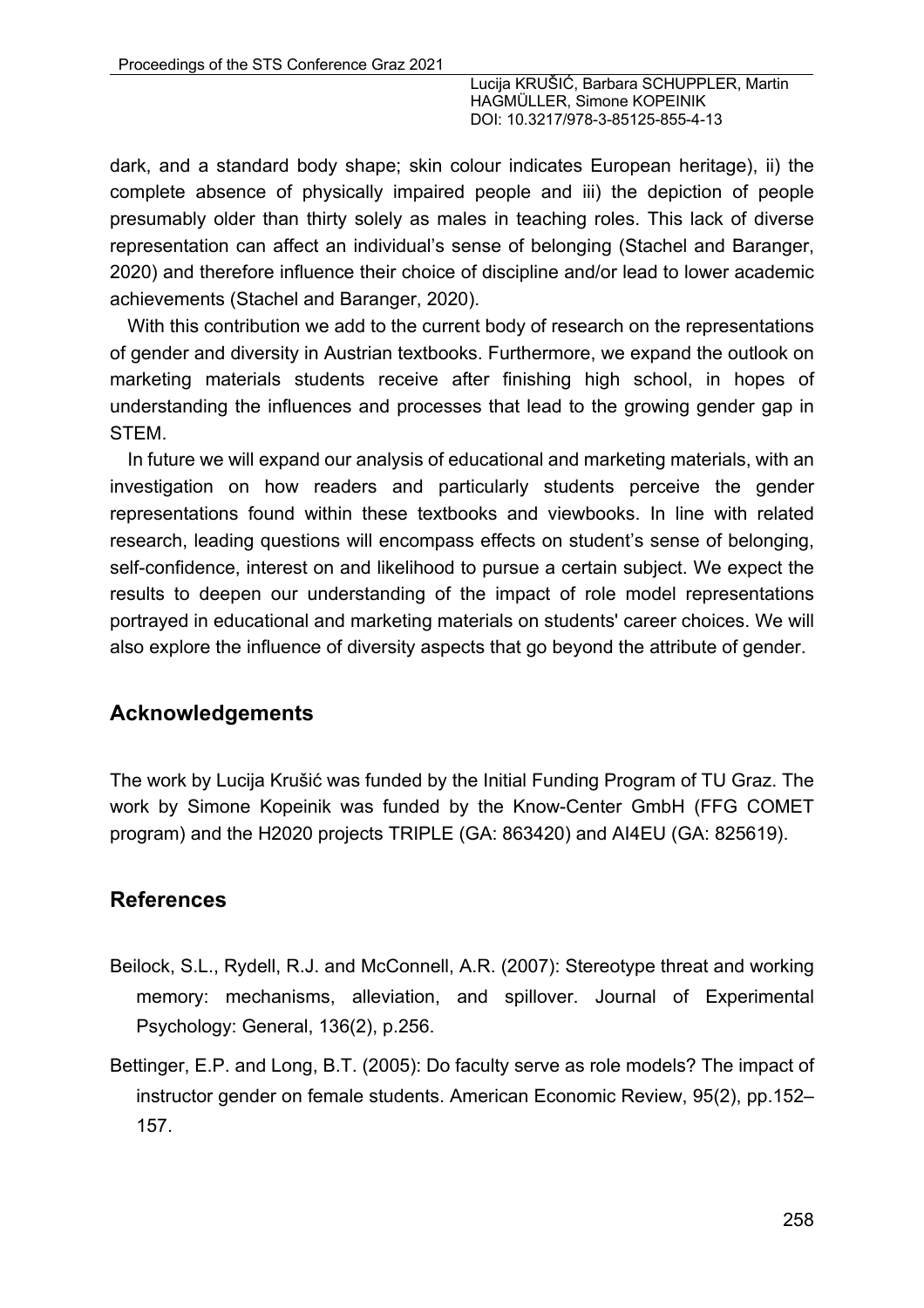- Carrington, B., Tymms, P. and Merrell, C. (2008): Role models, school improvement and the 'gender gap'—do men bring out the best in boys and women the best in girls? 1. British Educational Research Journal, 34(3), pp.315–327.
- Cheryan, S., Siy, J.O., Vichayapai, M., Drury, B.J. and Kim, S. (2011): Do female and male role models who embody STEM stereotypes hinder women's anticipated success in STEM? Social psychological and personality science, 2(6), pp.656–664.
- Ebadi, S. and Shahbazian, F. (2015): Investigating gender representation in Iranian EFL textbooks. English for specific purposes world, 16(1).
- Ehrenberg, R.G., Goldhaber, D.D. and Brewer, D.J. (1995): Do teachers' race, gender, and ethnicity matter? Evidence from the National Educational Longitudinal Study of 1988. ILR Review, 48(3), pp.547–561.
- Ehrlinger, J., Plant, E.A., Hartwig, M.K., Vossen, J.J., Columb, C.J. and Brewer, L.E. (2018): Do gender differences in perceived prototypical computer scientists and engineers contribute to gender gaps in computer science and engineering?. Sex roles, 78(1), pp.40–51.
- Fleissner, K. (2004): Vor der Kür ist nach der Kür? Bundestagswahl 2002: Die Kandidatendebatte der Union im Spiegel der Pressefotografie. Visuelle Wahlkampfkommunikation, pp.129–147.
- Fletcher, A. (2014): The Guide to Meaningful Student Involvement. Olympia, WA: SoundOut. Retrieved from: soundout.org
- Gaisch, M. and Rammer, V. (2018): Mehr frauen in die informatik: Einschätzung von österreichischen Schülerinnen zu Barrieren und Attraktivierungsmaßnahmen von Informatik-Studiengängen. In Conference: Frauen in der digitalen Zukunft: Stereotype durchbrechen.
- Goyal, R. and Rose, H. (2020): Stilettoed Damsels in Distress: the (un)changing depictions of gender in a business English textbook. Linguistics and Education. 58.
- Hartley, M. and Morphew, C.C. (2008): What's being sold and to what end? A content analysis of college viewbooks. The Journal of Higher Education, 79(6), pp.671–691.
- Henslee, C., Leao, M., Miller, K., Wendling, K.A. and Whittington, S. (2017): Do You See What I See? Undergraduate Students' Perceptions of IUPUI Campus Viewbooks and Experiences. Journal of the Student Personnel Association at Indiana University, 48, pp.64–82.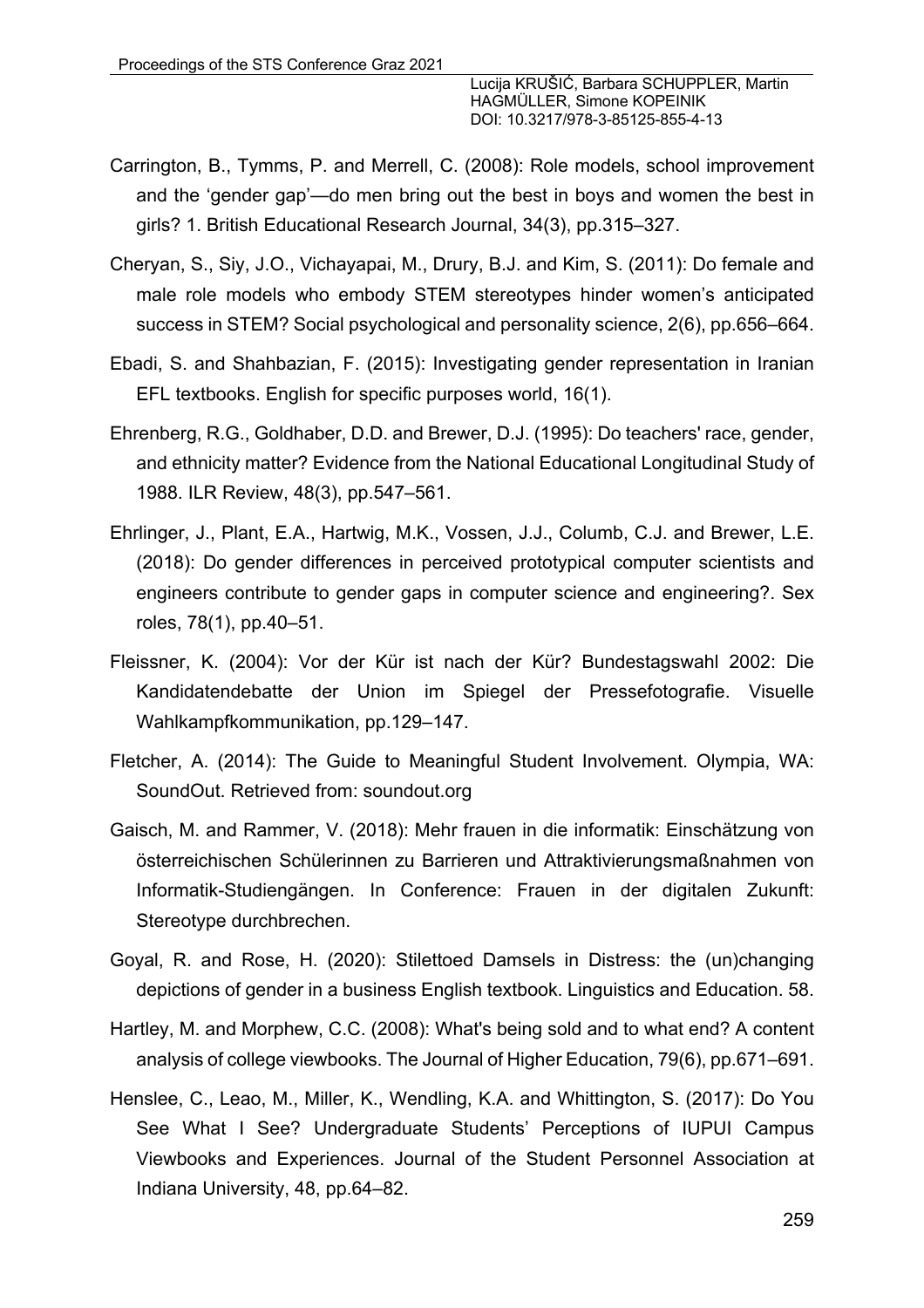Indicators, O. E. C. D. (2016): Education at a Glance 2016. Editions OECD.

- Kerkhoven A.H., Russo P., Land-Zandstra A.M., Saxena A., Rodenburg F.J. (2016): Gender Stereotypes in Science Education Resources: A Visual Content Analysis. PLOS ONE, 11(11).
- Kinnebrock, S. and Knieper, T. (2014): Gender and power constructions in visual political reporting. Social and Education History, 3(1), pp. 54–77.
- Langdon, D., McKittrick, G., Beede, D., Khan, B. and Doms, M. (2013). STEM: Good jobs now and for the future. ESSA Issue Brief #03-11, US Department of Commerce.
- McKown, C. and Weinstein, R.S. (2003): The development and consequences of stereotype consciousness in middle childhood. Child development, 74(2), pp.498– 515.
- Montanuniversität Leoben (2019): Downloads. Available at: https://www.unileoben.ac.at/en/university/download (Accesed 19 October 2019).
- Osei-Kofi, N. and Torres, L.E. (2015): College admissions viewbooks and the grammar of gender, race, and STEM. Cultural Studies of Science Education, 10(2), pp.527– 544.
- Papadakis, S. (2018): Gender stereotypes in Greek computer science school textbooks. International Journal of Teaching and Case Studies, 9(1), pp.48–71.
- Pippert, T.D., Essenburg, L.J. and Matchett, E.J. (2013): We've got minorities, yes we do: Visual representations of racial and ethnic diversity in college recruitment materials. Journal of Marketing for Higher Education, 23(2), pp.258–282.
- Régner, I., Steele, J.R., Ambady, N., Thinus-Blanc, C. and Huguet, P. (2014): Our future scientists: A review of stereotype threat in girls from early elementary school to middle school. Revue internationale de psychologie sociale, 27(3), pp.13–51.
- REWI Uni Graz (2019): Bachelorstudium Wirtschaftsrecht für technische Berufe. Available at: https://rewi.uni-graz.at/de/studieren/studienangebotstudienplaene/bawirtschaftsrecht-techniker (Accessed: 19 October 2019).
- Sáinz, M.,Martinez-Cantos, J., Rodo-de-Zárate M., Romano, M.J., Arroyo,L. and Fàbregues S.. (2019): Young Spanish People's Gendered Representations of People Working in STEM. A Qualitative Study. Frontiers in Psychology,10.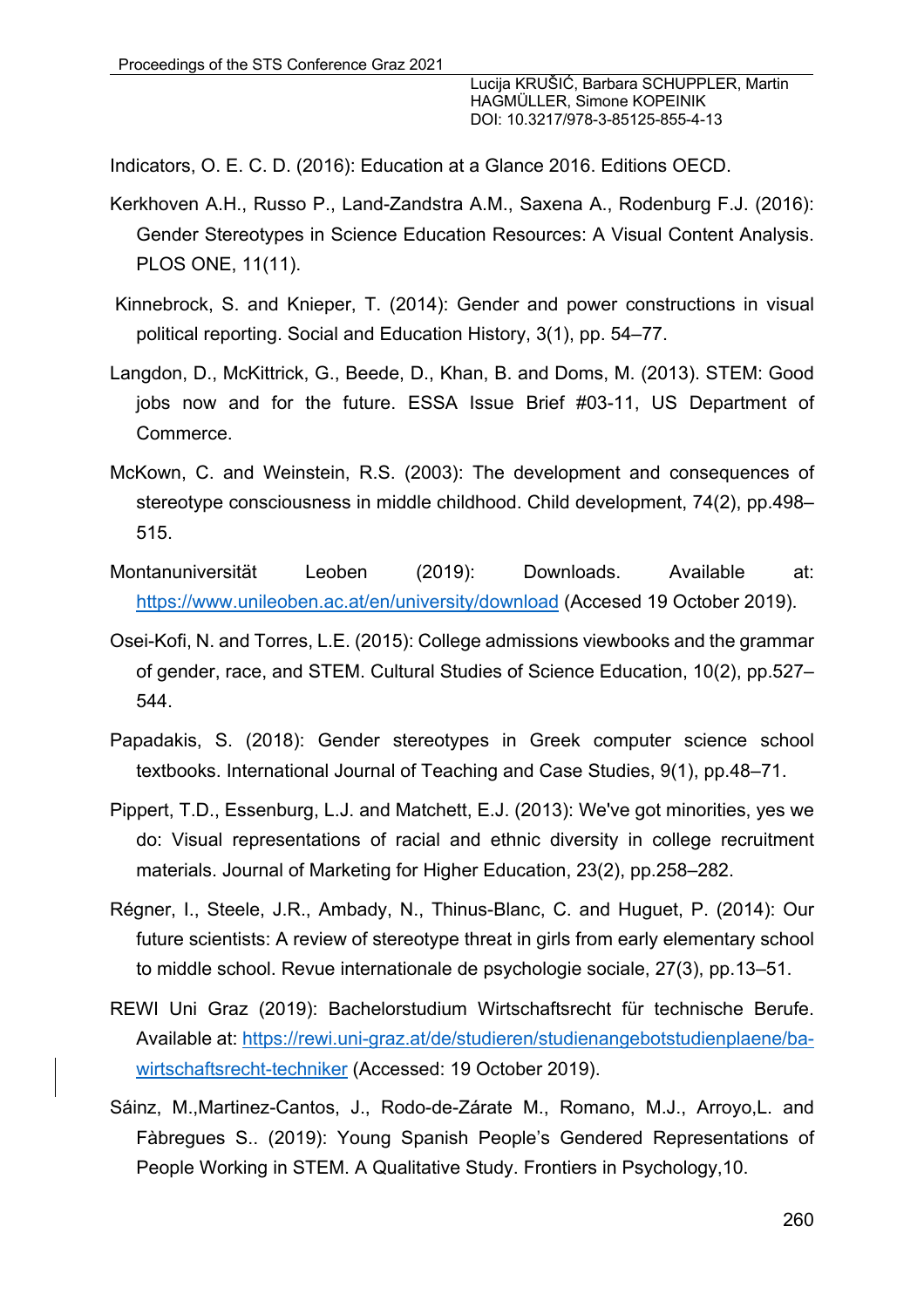- Simpson, D., Beatty, A. and Ballen, C. (2020): Teaching between the Lines: Representation in Science Textbooks. Trends in Ecology & Evolution. 36.
- Smith, E. (2011): Women into science and engineering? Gendered participation in higher education STEM subjects. British Educational Research Journal, 37(6), pp.993–1014.
- Steele, C.M., Spencer, S.J. and Aronson, J. (2002): Contending with group image: The psychology of stereotype and social identity threat. In Advances in experimental social psychology (Vol. 34, pp. 379–440). Academic Press.
- Söğüt, S. (2018): Gender representations in high school EFL coursebooks: An investigation of job and adjective attributions. Abant İzzet Baysal Üniversitesi Eğitim Fakültesi Dergisi, 18(3), pp.1722–1737.
- Sülflow, M. and Esser, F. (2014). Visuelle Kandidatendarstellung in Wahlkampfbeiträgen deutscher und amerikanischer Fernsehsender: Image Bites, Rollenbilder und nonverbales Verhalten. Publizistik, 59(3), 285–306.
- Stachl C.N., Baranger A.M. (2020): Sense of belonging within the graduate community of a research-focused STEM department: Quantitative assessment using a visual narrative and item response theory. PLoS One, 5(5).
- Sunderland, J., Cowley, M., Rahim, F.A., Leontzakou, C. and Shattuck, J. (2000): From bias "in the text" to "teacher talk around the text": An exploration of teacher discourse and gendered foreign language textbook texts. Linguistics and education, 11(3), pp.251–286.
- TU Graz (2019): Studying at TU Graz Info 2019. Available at: https://www.tugraz.at/en/studying-and-teaching/studying-at-tu-graz/prospectivestudents/overview-prospective-students (Accessed: 19 October 2019).
- TU Wien (2019): Bachelor's Programmes. Available at: https://www.tuwien.at/en/studies/studies/bachelor-programmes (Accessed: 19 October 2019).
- Van Camp, A.R., Gilbert, P.N. and O'Brien, L.T. (2019): Testing the effects of a role model intervention on women's STEM outcomes. Social Psychology of Education, 22(3), pp.649–671.